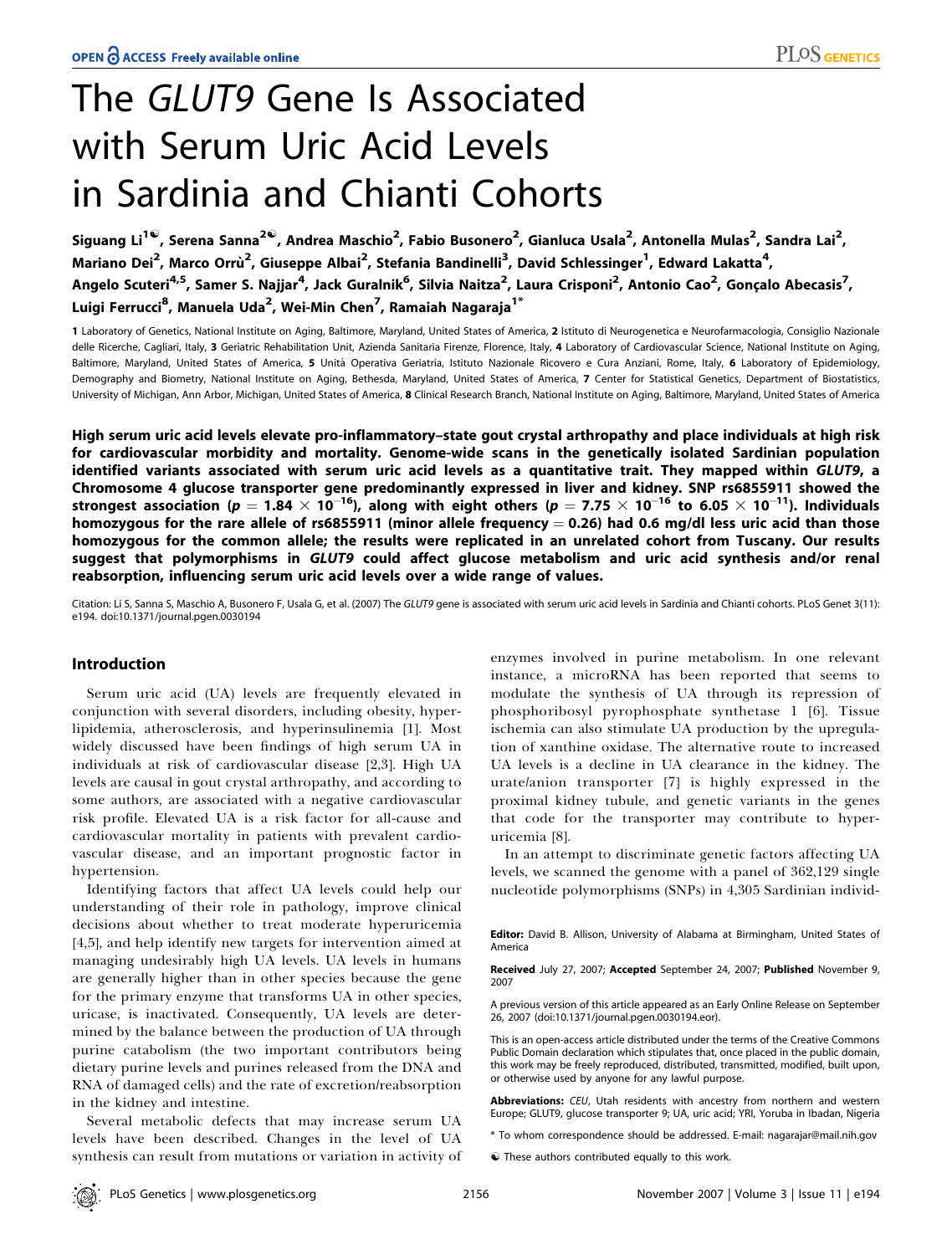## Author Summary

High serum uric acid levels lead to gout and increase the risk of cardiovascular and kidney disease. To determine what genetic factors might contribute to uric acid levels, we conducted genomewide scans of single nucleotide variations in DNA in population samples from Sardinia and Chianti. We report here that variants in the GLUT9 gene are associated with altered uric acid levels in both populations. Unexpectedly, rather than being directly involved in uric acid synthesis or secretion, the GLUT9 gene encodes a glucose transporter. It is of interest that the gene is predominantly expressed in liver, a major site of uric acid synthesis, and in kidney, where uric acid is excreted and reabsorbed. However, it now remains to be determined how altered glucose uptake can indirectly affect synthesis or excretion/reabsorption of uric acid, and whether GLUT9 may provide a target for the therapeutic modification of uric acid levels.

uals. Here, we report association between SNPs found in a glucose transporter gene, GLUT9, and UA levels. We also show the association is confirmed in an independent population.

### Results

UA levels and genotypes were assessed for a cohort of individuals from Sardinia (see Materials and Methods). Using a Bonferroni threshold of  $1.3 \times 10^{-7}$  (0.05/362,129), we selected 38 SNPs potentially associated with UA levels. Unexpectedly, rather than identifying variants in purine catabolism or in the urate transporter, the scan pointed to GLUT9 [9] on Chromosome 4 (Figure 1; Table S1). All SNPs exceeding the Bonferroni significance threshold map to the region that encodes this Class II glucose transporter [9]. The rare allele ''G'' of the top ranked SNP rs6855911 has an effect size of  $-0.317$  mg/dl, with a more marked effect in women than in men (Table 1). Figure 2 shows the contributions of the two alleles of the SNP in homozygotes and heterozygotes. Their effect is observed across the full range of UA values. The strongest observed association of SNP rs6855911 and distribution of the SNPs in linkage disequilibrium are shown in Figure 3, along with the comparative linkage disequilibrium patterns in the HapMap Utah residents with ancestry from northern and western Europe (CEU) and Yoruba in Ibadan, Nigeria (YRI) samples.

In a sequential analysis in which we selected the best SNP for each trait and then conditioned on it to successively select

the next best SNP, a marker in the adjacent gene, WDR1, was selected at the second round, meaning that its signal is—at least in part—statistically independent from rs6855911 (Table 2). These results can support either the presence of multiple variants in the same region or reflect different degrees of linkage disequilibrium with a causal SNP that remains to be identified.

The only other gene showing a cluster of SNPs associated with UA levels—though at far less striking  $p$ -values (on the order of  $10^{-7}$ )—is PJA2, a ubiquitin ligase gene on Chromosome 5 [10]; its position marked in Figure 1. This possible association has not been examined further.

Based on the genetic results, we hypothesized that variants underlying the association with UA levels affect a critical step in UA production or elimination. We started to test this hypothesis by studying the relationship between UA and the two top strongly associated SNPs in GLUT9 in an independent population sample. We examined participants in the InCHIANTI study, an epidemiological study ongoing in two Italian towns in Chianti, Tuscany. A detailed description of the study design and data collection methods of the InCHIANTI study has been published [11,12]. The study population consists of 1,301 individuals (579 males and 722 females), comprising a random sample of the population aged 65 years and older supplemented with 30 men and 30 women randomly selected in each decade between ages 20 and 70. Table 1 and Figure 2 show that the results in this cohort replicate the findings in the Sardinian group. For SNP rs6855911, the allele G has a negative additive effect of 0.39 mg/dl ( $p = 1.54 \times 10^{-11}$ ). Similarly, the rare allele G for rs7442295 has a negative additive effect of 0.42 mg/dl ( $p = 2.57$ )  $\times$  10<sup>-12</sup>). Again, *GLUT9* variants significantly and comparably affect UA levels over the whole distribution of values, without a threshold (Figure 2). Interestingly, while none of the Sardinian participants had hyperuricemia (UA  $>$  7.5 mg/dl in men and  $>6.2$  mg/dl in women), in the InCHIANTI study, participants with at least one G allele had a significantly lower prevalence of hyperuricemia (AA: 11.1%; AG: 7.2%; GG:  $3.5\%; p = 0.009$ ).

UA levels generally increase with age (e.g., [13]), and the InCHIANTI cohort is considerably older than the Sardinian sample, resulting in higher mean values for each genotype (Figure 2). However, the values for corresponding age groups in the two are very similar, as are the contribution of the GLUT9 alleles and the greater effect in females (Figure 2; Table 1).

Because the Sardinian population, as a founder population,



Figure 1. Genome-Wide Association Scan Results for UA Levels in Sardinian Cohort Probability of association (plotted as  $-$ log<sub>10</sub>) according to their positions along the p to q arms of each chromosome (1 to 22 and X) for each of 362,169 SNPs that passed quality control filters. The highest p-values are at the positions of the GLUT9 and PJA2 genes, and are indicated by vertical dotted lines. doi:10.1371/journal.pgen.0030194.g001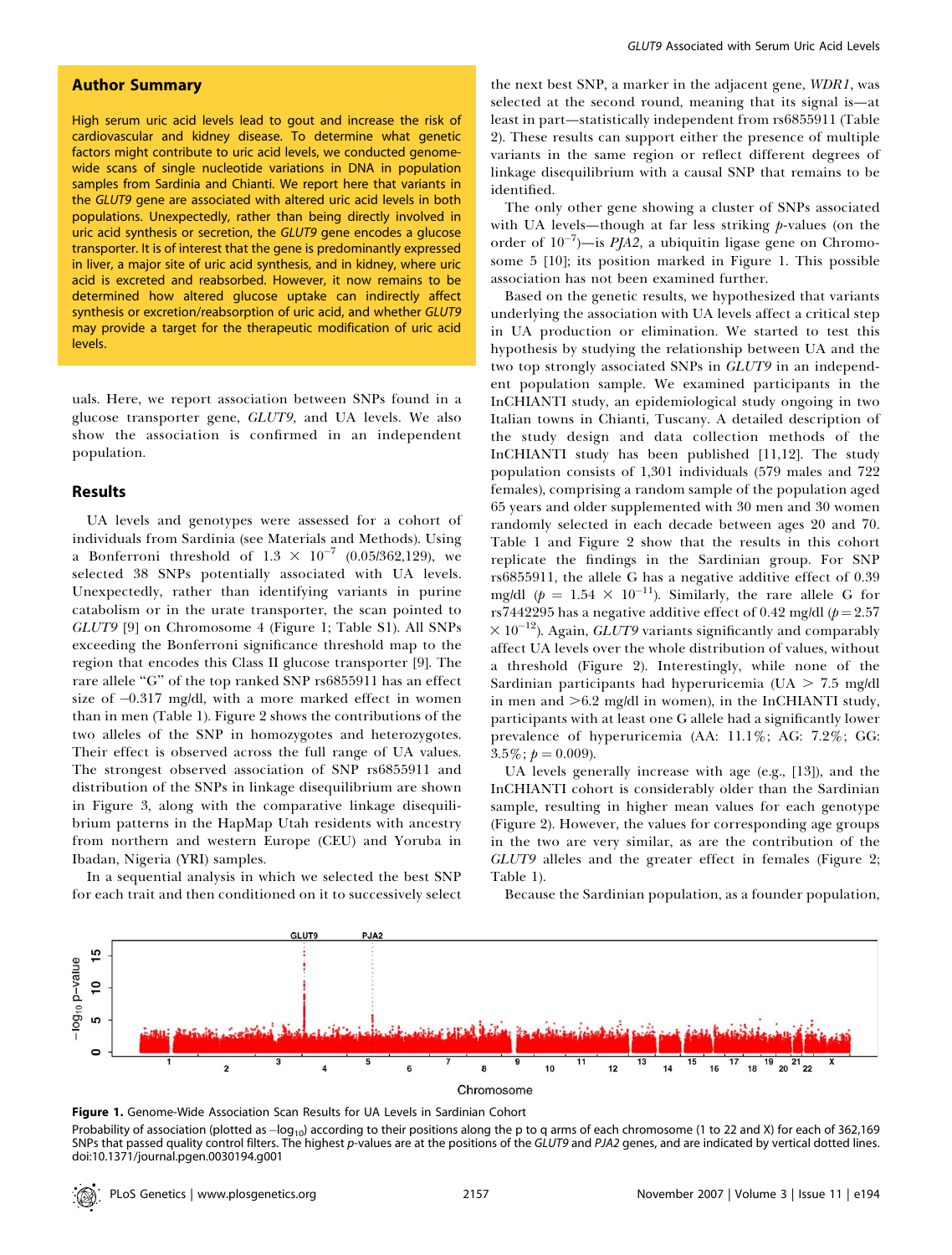|  |  |  |  |  |  |  |  |  | <b>Table 1.</b> Effect Sizes of Two SNPs in GLUT9 on UA Levels in Sardinian and InCHIANTI Cohorts |  |
|--|--|--|--|--|--|--|--|--|---------------------------------------------------------------------------------------------------|--|
|--|--|--|--|--|--|--|--|--|---------------------------------------------------------------------------------------------------|--|

| <b>SNP</b> | Cohort           |       | <b>Estimated Additive</b> | Genotype Means (mg/dl)               |                                      |                  |  |
|------------|------------------|-------|---------------------------|--------------------------------------|--------------------------------------|------------------|--|
|            |                  |       | $Effecta$ (G)             | A/A                                  | A/G                                  | G/G              |  |
| rs6855911  | SardiNIA         | All   | $-0.317$                  |                                      |                                      | 4.02 $(+/-1.63)$ |  |
|            |                  | Men   | $-0.289$                  | $4.66 (+/-1.51)$<br>$5.55 (+/-1.44)$ | 4.48 $(+/-1.59)$<br>$5.38 (+/-1.50)$ | 4.85 $(+/-1.63)$ |  |
|            |                  | Women | $-0.359$                  | $3.94 (+/-1.13)$                     | $3.63 (+/-1.15)$                     | 3.03 $(+/-0.94)$ |  |
|            | <b>InCHIANTI</b> | All   | $-0.397$                  | $5.27 (+/-1.44)$                     | 4.94 $(+/-1.31)$                     | 4.33 $(+/-1.37)$ |  |
|            |                  | Men   | $-0.311$                  | $5.75 (+/-1.44)$                     | $5.45 (+/-1.31)$                     | 5.09 $(+/-1.37)$ |  |
|            |                  | Women | $-0.490$                  | 4.86 $(+/-1.31)$                     | 4.57 $(+/-1.18)$                     | 3.65 $(+/-0.96)$ |  |
| rs7442295  | SardiNIA         | All   | $-0.331$                  | 4.70 $(+/-1.52)$                     | 4.44 $(+/-1.61)$                     | 3.84 $(+/-1.34)$ |  |
|            |                  | Men   | $-0.297$                  | 5.56 $(+/-1.42)$                     | $5.36 (+/-1.55)$                     | 4.69 $(+/-1.08)$ |  |
|            |                  | Women | $-0.383$                  | $3.97 (+/-1.18)$                     | $3.56 (+/-1.11)$                     | $2.95 (+/-0.96)$ |  |
|            | <b>InCHIANTI</b> | All   | $-0.427$                  | $5.25 (+/-1.43)$                     | 4.94 $(+/-1.34)$                     | 4.13 $(+/-1.20)$ |  |
|            |                  | Men   | $-0.320$                  | $5.72 (+/-1.43)$                     | $5.47 (+/-1.36)$                     | 4.90 $(+/-1.12)$ |  |
|            |                  | Women | $-0.539$                  | 4.86 $(+/-1.31)$                     | $4.52 (+/-1.16)$                     | 3.40 $(+/-0.85)$ |  |

Values are given as mean and standard deviation.

<sup>a</sup>Effect was estimated in a variance component model including sex, age, age<sup>2</sup> as covariates.

doi:10.1371/journal.pgen.0030194.t001

is relatively homogeneous (reviewed in [13]), it can facilitate the detection of associated SNPs but might emphasize genes that are important only on the island. In this respect, mainland Italian residents are both genetically much more heterogeneous and distinct from Sardinians (as distant from Sardinians as American Caucasians are [14]). Thus, the replication of allele effects in Chianti suggests that GLUT9 is involved in a general mechanism of UA production/ elimination that may be biologically important in other populations as well.

The initial SNPs tested and found associated with UA levels all fall in noncoding regions. To assess any candidate SNPs in the coding region and/or promoter of the gene, the exons and a 1.5 kb presumptive promoter region upstream of the transcription start site were amplified by PCR and sequenced in 30 individuals (ten for each homozygote and ten heterozygotes for rs6855911). The primers used to amplify the genes



Figure 2. Boxplot for UA Levels Correlated with rs6855911 Genotypes in Sardinian and InCHIANTI Population Cohorts

Standard boxplots are drawn with min, 0.25 quantile; median, 0.75 quantile; and 0.75 quantile  $+$  1.5\*IQR for the levels of UA (mg/dl). To increase readability, outliers were removed from the boxplots, but they were taken into account when estimating the parameters. Sample size for each genotype class is also annotated.

doi:10.1371/journal.pgen.0030194.g002

are listed in Table S2. The sequencing found no new SNPs. However, we identified several SNPs in Sardinian DNA samples that were previously described in other populations. They include six SNPs in the promoter region and nine in exons (results are in Table S3). Among the other SNPs in the region, rs16890979, a nonsynonymous SNP in exon 8 that produces a Val253Ile amino acid change, was in strong linkage disequilibrium with rs $6855911$   $(r^2 = 0.74$  in the HapMap CEU and  $r^2 = 1.0$  among the 30 resequenced individuals). However, genotyping of that coding SNP in a further 541 Sardinians suggests that rs6855911 and other noncoding SNPs in the region are more strongly associated with UA levels ( $p < 0.0004$  for rs737267 and other noncoding SNPs in strong linkage disequilibrium with rs6855911,  $p =$ 0.02 for rs16890979). Further analyses are necessary to identify the causal variant(s) in the region.

### **Discussion**

How might variants of GLUT9 differentially affect UA levels? Studies have verified that GLUT9 transports glucose [15], and both characterized isoforms, comprising 540 and 511 amino acids [15], respectively, are highly expressed in liver and distal kidney tubules. In the liver, where much UA is synthesized, rare deficiency of glucose-6-phosphatase (Glycogenosis Type I; Online Mendelian Inheritance in Man 232200) leads to increased levels of UA. Variations in the uptake of glucose via GLUT9 might also result in increases or decreases in glucose-6-phosphate and modulate metabolism through the pentose phosphate shunt. Augmented levels of phosphoribosyl pyrophosphate synthesis, for example, could then lead to increased hepatic production of UA.

Alternatively, or in addition, the effect of GLUT9 on UA level may be exerted through effects on renal excretion. In the kidney, urate transport occurs in the proximal tubular epithelium, whereas GLUT9 is expressed in more distal nephron segments, perhaps the distal convoluted or connecting tubules [16]. However, those segments are relatively anaerobic, and one can speculate that the levels of lactate and other anions could be altered by metabolism from the glucose supplied by *GLUT9*, with consequent changes in organic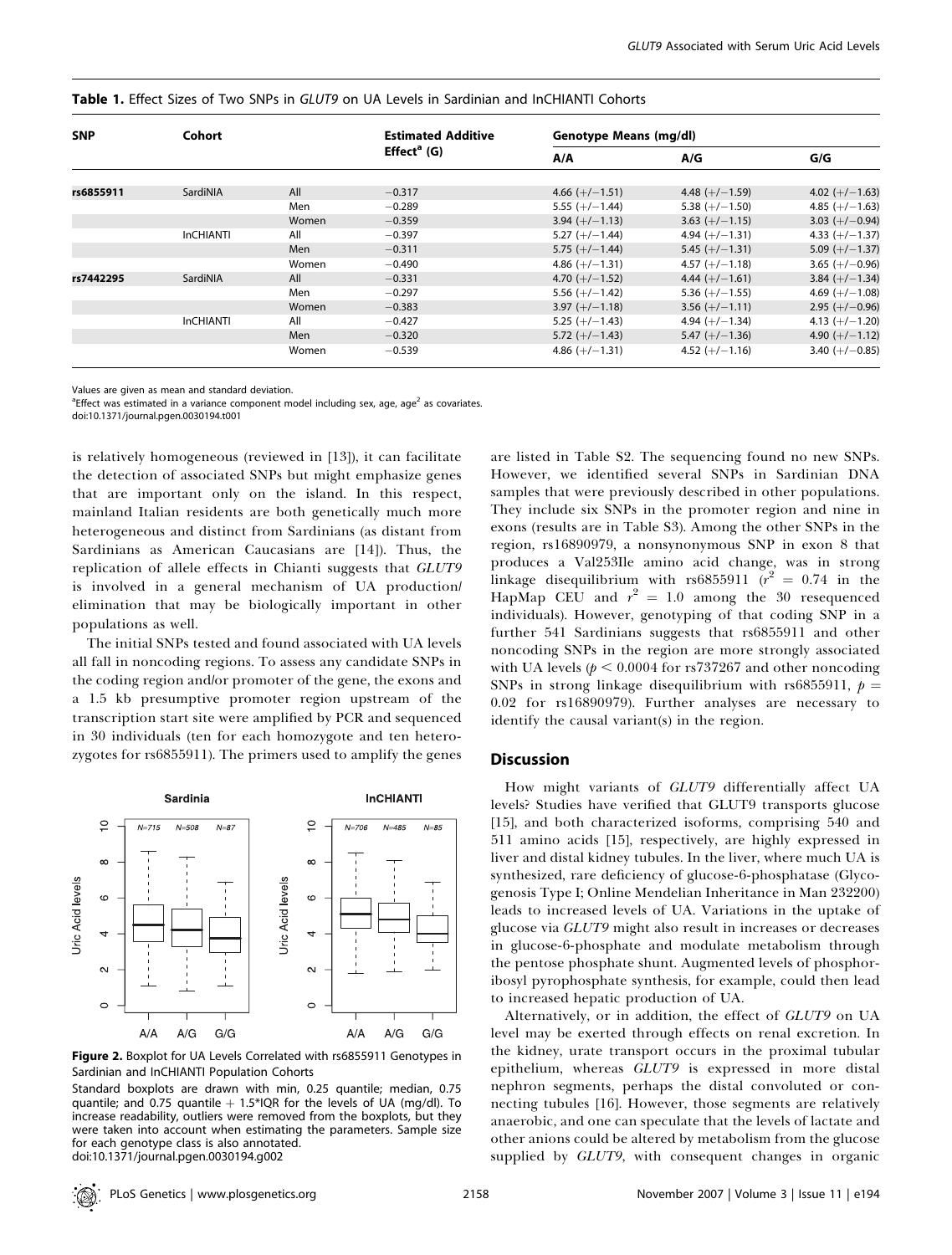

Figure 3. Association Results and Linkage Disequilibrium Patterns in Region Surrounding the GLUT9 Gene

(A) Summary of the association between SNPs in the region and UA levels. The SNP showing strongest association (rs6855911) is highlighted. Other SNPs are colored according to their degree of disequilibrium with rs6855911, ranging from high (red), to intermediate (green), to low (blue). Transcripts in the region are indicated at the bottom of the graph, with an arrow indicating the direction of transcription.

(B) Patterns of linkage disequilibrium in the region in Sardinia and in two of the HapMap populations (CEU and YRI) [25], where  $r^2$  values are calculated according to [26] and colored as (A). The grey bar marks the region of association and facilitates comparisons between the panels. doi:10.1371/journal.pgen.0030194.g003

anion concentration in the interstitium and neighboring proximal tubule cells. Anions are exchanged for urate by the transporter URAT1, with lactate as a preferred exchange ion [7], affecting the coupled process whereby filtered urate is reabsorbed from the urine in exchange for cytosolic organic anions. Hence, GLUT9 variants in the kidney could change the ambient level of organic anions and thereby alter urate reabsorption and circulating urate levels. Effects could be

more marked in individuals with purine-rich diets, or in hypertensive individuals in whom reabsorption is favored by reduced blood flow in the proximal tubule [17] and/or localized ischemia [2].

Regardless of underlying mechanism, GLUT9 variants clearly have a significant modulating effect on levels of UA. Homozygotes for the two allelic variants differ in serum UA by 0.6 mg/dl, or on the order of 10% of the mean levels. Based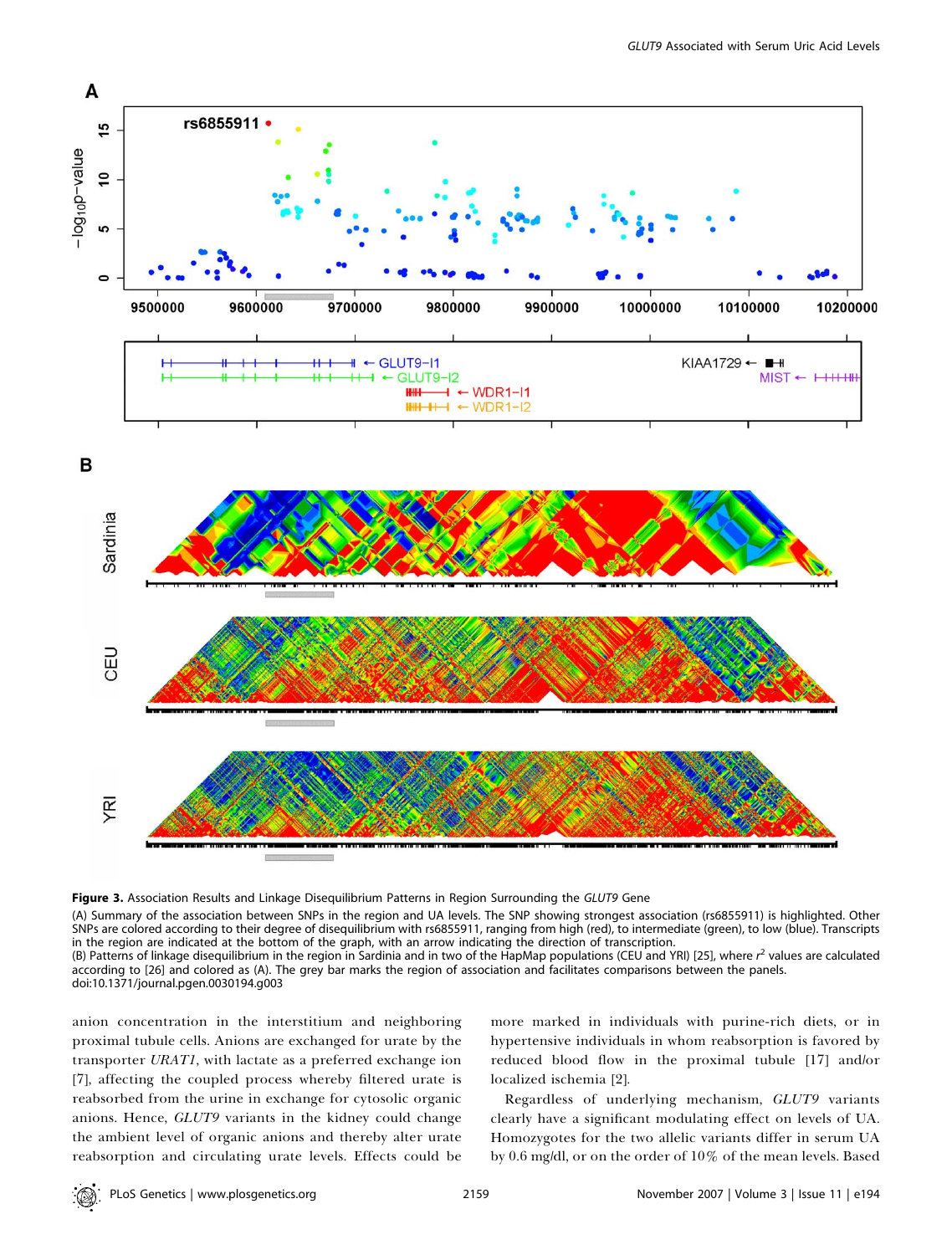|       | <b>-</b>   |            |                 |        |               |                |                 |
|-------|------------|------------|-----------------|--------|---------------|----------------|-----------------|
| Round | Marker     | Chromosome | <b>Position</b> | Allele | <b>Effect</b> | H <sub>2</sub> | <i>p</i> -Value |
|       | rs6855911  | 4          | 9612179         | A      | 0.236         | 3.49%          | $1.80e - 16$    |
|       | rs717614   | 4          | 9781057         | G      | 0.099         | 0.76%          | $3.30e - 07$    |
| 3     | rs17057956 | 18         | 71586047        | A      | $-0.360$      | 1.03%          | $1.90e - 06$    |
| 4     | rs784291   |            | 108694666       |        | 0.114         | 1.09%          | $1.40e - 06$    |
| 5     | rs875530   | 18         | 7764104         |        | 0.101         | 0.86%          | $1.30e - 05$    |

Table 2. Association Signals Identified in a Sequential Analysis

Summary of an analysis in which all SNPs in the genome were evaluated in turn. After identifying the "best" SNP, its corresponding allele count was incorporated in the association model and the genome-wide scan was repeated to identify the second best SNP. The procedure was repeated for five rounds (see Materials and Methods). For each SNP, the round in which it was selected is listed, followed by the chromosome and corresponding position. The allele tested is listed together with its impact on the trait (in standard deviation units for the transformed phenotype), the proportion of variance it explains, and the p-value for a test evaluating significance of the observed association. doi:10.1371/journal.pgen.0030194.t002

on the findings in an independent study [18], such a difference in UA levels would change the rate of cardiovascular events by about 1%.

In further assessing the impact of such variation, it is notable that many authors ([19] and review in [4]) have pointed out that UA can function as an antioxidant, and that at earlier times in evolution, this may have been beneficial to human populations, in fact leading to the inactivation of uricase. Consistent with a possible need for UA in past generations, we found that the observed allele associated with higher levels of UA, AA, is more common on a population level. Allele GG, which is associated with lower levels, occurs in only 6.9% of the Sardinian and 6.6 % of the InCHIANTI population sample (Table S4 gives the absolute numbers).

In those individuals with intermediate levels of UA, it remains unclear whether it functions simply as an antioxidant that tends to increase in conditions characterized by tissue damage or whether it has a deleterious effect; and at very high levels UA is patently pathological. However, in individuals with very high levels, UA is patently pathological and mortality increases [3]. In such individuals, the G allele may be partially protective, and intriguingly, in the InCHIANTI study, participants with at least one G allele had a significantly lower prevalence of hyperuricemia (defined as UA  $>7.5$  mg/dl in men and  $>6.2$  mg/dl in women) compared to those with only A alleles. It would be of interest to verify whether variants of associated SNPs in the GLUT9 gene are less represented in particular groups of individuals with different clinical forms of hyperuricemia and in sporadic gout patients. Such effects would support the suggestion that GLUT9 may eventually provide a target for clinical intervention.

#### Materials and Methods

Recruitment and UA determinations. We recruited and phenotyped 6,148 individuals, male and female, 14–102 y old, from a cluster of four towns in the Lanusei Valley [13]. Blood samples were collected in the morning after the participants had been fasting for at least 12 h and after sitting for 15 min, both for SardiNIA and InCHIANTI cohorts. Aliquots of serum were immediately obtained and stored at -80 °C, and were subsequently used for the assessment of UA. UA (mg/dl) was measured using enzymatic–colorimetric methods (Bayer for SardiNIA; Roche Diagnostics for INCHIANTI). The lower limits of detection were 0.2 mg/dl, range 0.2–25.0 mg/dl, intra-assay and interassay coefficients of variation were equal to 0.5% and 1.7%, respectively. Hyperuricemia was defined as a serum urate concentration  $>7.5$  mg/dl (450 µmol/l) in men and  $>6.2$  mg/dL (372 µmol/l) in women, in agreement with clinical laboratory standards.

Genotyping. In the Sardinian cohort, 3,329 and 1,412 individuals

were genotyped with the Affymetrix 10K and Affymetrix 500K Mapping array set, respectively, with 436 individuals generating an overlapping dataset. We took advantage of the relatedness among individuals in our sample to reduce study costs. Using a modified Lander-Green algorithm, full genotypes on the 2,893 individuals typed with only the 10K panel were imputed based on stretches of shared haplotype, permitting analyses on 4,305 individuals [20].

For genotyping for replication in the InCHIANTI cohort, allelic discrimination assays with predeveloped assay reagents (Applied Biosystems) for SNPs rs6855911 and rs7442295 were carried out using an ABI 7900HT sequencer detector system. Each 10 µl reaction volume was prepared according to manufacturer's directions, and contained 5 ul of twice-concentrated TaqMan Universal PCR master mix, 0.25 µ of 40-fold concentrated SNP genotyping assay mix with amplifying primers and oligonucleotide labeled with VIC or FAM reporter dyes for the corresponding alleles,  $1 \mu l$  containing  $5 \text{ ng of}$ template DNA from an InCHIANTI subject, and 3.75 µl of water. Assays were run in 96-well format. Controls included DNA with sequence-verified homozygous alleles, DNA with heterozygous alleles, or no template DNA, in each assay plate. Following allele discrimination assays, a total of 14 random samples representing each allelic state were also checked by direct sequencing, confirming allele calls in all cases.

Statistical analyses. Analyses in the Sardinia cohort were carried out as in [20]. We focused on 362,129 SNPs that passed quality control checks. We used a linear regression model to estimate the association between each SNP and UA levels. To avoid inflated type I error rates due to the departure from normality of measured UA levels, we applied an inverse normal transformation to the phenotype prior to analysis. We used an additive model and included sex, age, and  $age<sup>2</sup>$  as covariates.

For individuals who had genotype data available at the SNP being tested, we coded genotypes as 0, 1, or 2, depending on the number of copies of an arbitrary reference allele for each SNP. For individuals with missing genotype data, we used the Lander-Green algorithm to estimate the number of copies of the allele carried by each individual (based on the genotypes of family members) and assigned each individual a score ranging between 0 and 2 [21]. This estimate incorporates allele frequency information, the genotypes of relatives for the SNP of interest, and flanking marker data. For computational efficiency, the Lander-Green algorithm was applied to sub-pedigrees, each including no more than 20–25 individuals, resulting in a dataset where the average analysis unit consisted of a family with 12.3 members and 3.2 generations. Finally, we used a variance component approach to account for correlation between different observed phenotypes within each family [21]. To evaluate association on the X chromosome, we modeled a polygenic variance component shared according to an X-linked kinship coefficient in addition to the usual autosomal polygenic variance component [13,21]. Further, we assumed that average phenotypic values for hemizygous males would be the same as for homozygous females [13,21].

Analysis for replication in the InCHIANTI population was carried out by again coding genotypes as 0, 1, or 2 and fitting a linear regression model adjusting for sex, age, and age<sup>2</sup>.

For the sequential analysis, the best SNP for each trait was selected first, and the analysis was conditioned on it to select successively the next best SNP. To carry out this conditioning, we simply added the best SNP as a covariate to the model and repeated the genome-wide association scan for all other SNPs. The same process was repeated in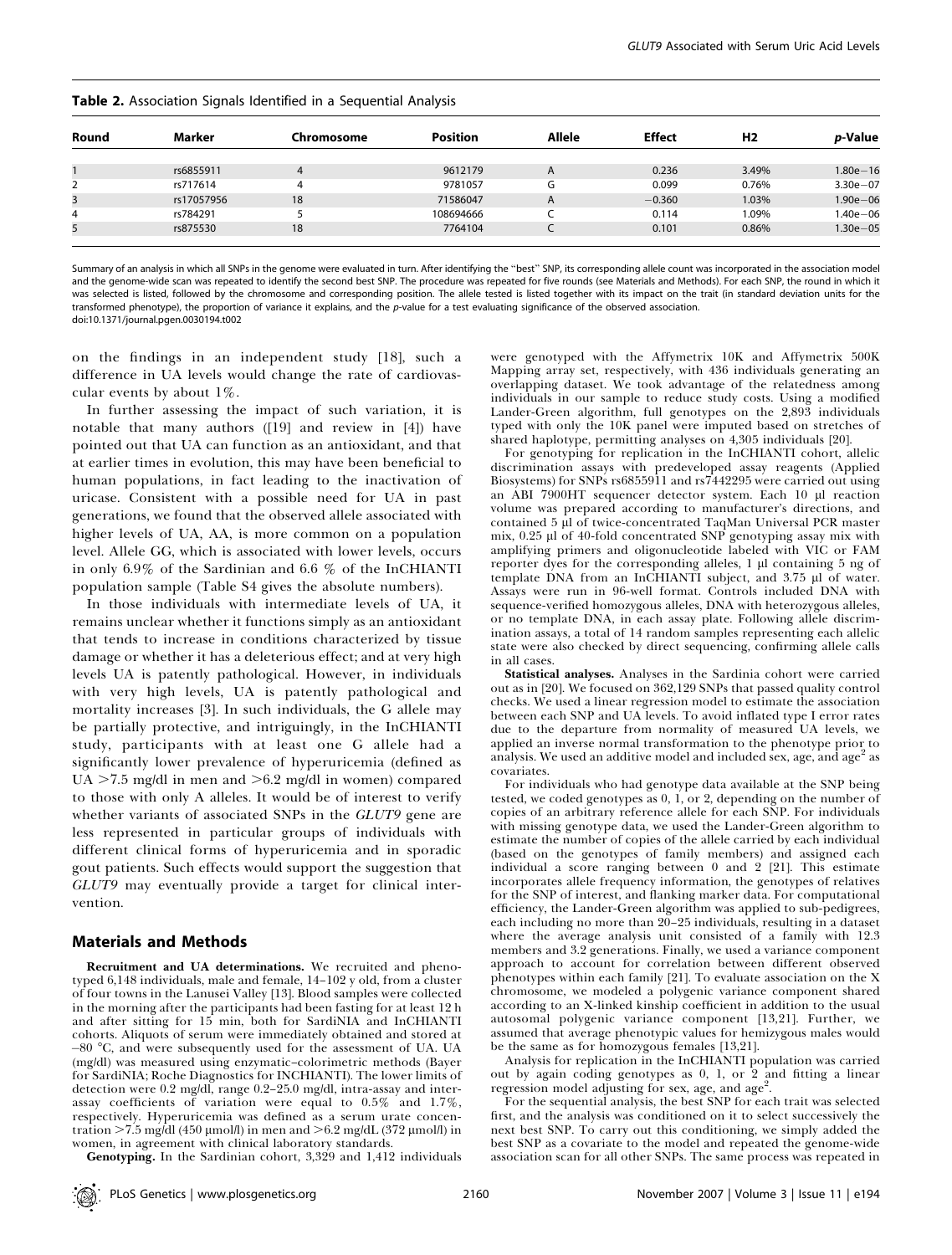successive rounds. This sequential analysis can help identify regions with multiple independent association signals. After five rounds, additional SNPs identified had  $p$ -values that were far less significant.

Sequencing of exons and putative promoter regions with SNP variants. Oligonucleotide primers to amplify putative promoter regions and exons, including the splice sites for two isoforms of the GLUT9 gene, were designed based on the exon–intron borders represented in the University of California Santa Cruz (UCSC) genome assembly [22] using the primer prediction program Primer3 [23] interfaced with the UCSC genome browser. In the putative promoter regions, repeats were masked by Repeat Masker [24], and only primers outside the repeats were selected. A list of primers used to amplify the exons is given in Table S2.

The exons were amplified by PCR in  $25 \mu$  reactions containing 0.2 mM dNTPs, final concentration  $1 \mu$ M each of forward and reverse primers, 2 mM MgCl<sub>2</sub>, and 50 ng of genomic DNA as template, with 1 unit recombinant Taq DNA polymerase (Invitrogen). The cycling conditions were as follows:  $95\text{ °C}$  5 min, followed by  $95\text{ °C}$  for  $30\text{ sec}$ , 60 8C for 30 sec, and 72 8C for 30 sec for 30 cycles. The PCR products were purified by using ExoSAP-IT (USB Corporation) and were sequenced bidirectionally using the ABI PRISM BigDye Terminator v3.1 Cycle Sequencing Kit according to the manufacturer's recommendations, on an ABI PRISM 3100 Sequencer, and visualized with DNA Genetic Analyzer software (ABI PRISM 3100 Genetic Analyzer).

#### Supporting Information

**Table S1.** SNPs with Genome-Wide  $p\text{-Value} < 10^{-6}$  for an Effect on UA Level in the Sardinian Cohort

The 40 SNPs all fall in or very near the GLUT9 gene; positions of the sequences are according to UCSC [22], March 2006 genome build.

Found at doi:10.1371/journal.pgen.0030194.st001 (62 KB DOC).

Table S2. Primers Used to Amplify Each Exon and Putative Promoter Region of GLUT9

Forward and reverse primers are listed for exons and a 1.5 kb putative promoter regions of the GLUT9 isoform 2. Positions along the gene are according to UCSC [22] March 2006 genome build. Dashes indicate exons with no polymorphic SNPs in the database.

Found at doi:10.1371/journal.pgen.0030194.st002 (30 KB DOC).

Table S3. Sequence Variants in GLUT9 Putative Promoter, Exons, and Introns in Sardinian Individuals with Alternative Genotypes for SNP rs6855911

DNA segments from ten individuals homozygous for the minor allele (GG), the major allele (AA), or heterozygous (AG) for rs6855911 were amplified by PCR and sequenced. For each individual, using primers listed in Table S1, sequence was determined for 1.5 kb putative promoter region for isoform 2, exons, and intron/exon boundaries of  $GLUT9$ . SNPs [25] with the indicated identification numbers were found in the samples, and genotypes are shown for each. An asterisk marks the strongest candidate for association. SNPs in putative promoter regions and exons are as in Table S1. SNP rs3733589 in exon 4 was monomorphic in the samples tested (unpublished data). Amino acid positions in the protein refer to protein accession number NP001001290. The Gly 25 Arg change is specific to GLUT9 isoform I (NP064425). nd, allelic calls not determined

Found at doi:10.1371/journal.pgen.0030194.st003 (67 KB DOC).

#### References

- 1. Hayden MR, Tyagi SC (2004) Uric acid: A new look at an old risk marker for cardiovascular disease, metabolic syndrome, and type 2 diabetes mellitus: The urate redox shuttle. Nutr Metab (Lond) 1: 10.
- 2. Puig JG, Ruilope LM (1999) Uric acid as a cardiovascular risk factor in arterial hypertension. J Hypertens 17: 869–872.
- 3. Cannon PJ, Stason WB, Demartini FE, Sommers SC, Laragh JH (1966) Hyperuricemia in primary and renal hypertension. N Engl J Med 275: 457–464.
- 4. Johnson RJ, Kang DH, Feig D, Kivlighn S, Kanellis J, et al. (2003) Is there a pathogenetic role for uric acid in hypertension and cardiovascular and renal disease? Hypertension 41: 1183–1190.
- 5. Johnson RJ, Segal MS, Srinivas T, Ejaz A, Mu W, et al. (2005) Essential hypertension, progressive renal disease, and uric acid: a pathogenetic link? J Am Soc Nephrol 16: 1909–1919.
- 6. Kawahara Y, Zinshteyn B, Sethupathy P, Iizasa H, Hatzigeorgiou AG, et al. (2007) Redirection of silencing targets by adenosine-to-inosine editing of miRNAs. Science 315: 1137–1140.
- 7. Enomoto A, Kimura H, Chairoungdua A, Shigeta Y, Jutabha P, et al. (2002)

Table S4. Numbers of Individuals with Each Genotype for Two SNPs in Sardinia and InCHIANTI Population Cohorts

Found at doi:10.1371/journal.pgen.0030194.st004 (26 KB DOC).

#### Accession Numbers

The National Center for Biotechnology Information (NCBI) Online Mendelian Inheritance in Man (OMIM, http://www.ncbi.nlm.nih.gov/ entrez/dispomim.cgi?id=232200) accession number for Glycogen storage disease Ia, simulating primary gout and xanthomatosis, is MIM 232200.

The NCBI Entrez database (http://www.ncbi.nlm.nih.gov/sites/ gquery) accession number for Solute carrier family 2, member 9 protein isoform I, is NP 064425.

#### Acknowledgments

We thank Michael Sutters for expert advice on the formulation of the possible action of GLUT9 in kidney to affect UA levels.

We warmly express gratitude to Monsignore Piseddu, Bishop of Ogliastra; the mayors of Lanusei, Ilbono, Arzana, and Elini; the head of the local Public Health Unit ASL4; the residents of the towns; and the ProgeNIA physicians and staff for their help and cooperation. Of the 1,530 subjects originally sampled for INCHIANTI, 94% agreed to participate. For the present study, we analyzed data from 570 men and 705 women who consented to providing DNA samples for analysis and had data on UA serum level. The study protocol was approved by the INRCA Ethical Committee. The SardiNIA study was carried out on 6,148 participants. The study, including the protocols for subject recruitment and assessment, the informed consent for participants (and assent forms for those 14–18), and the overall analysis plan was reviewed and approved by IRB boards for the Istituto di Neurogenetica e Neurofarmacologia (INN; Cagliari, Italy), the MedStar Research Institute (responsible for intramural research at the National Institutes of Aging, Baltimore, Maryland); and the University of Michigan (Ann Arbor, Michigan).

Author contributions. D. Schlessinger and E. Lakatta conceived and designed the experiments. S. Li, A. Maschio, F. Busonero, G. Usala, A. Mulas, S. Lai, M. Dei, M. Orrù, S. Naitza, L. Crisponi, M. Uda, and R. Nagaraja performed the experiments. S. Sanna, G. Albai, G. Abecasis, L. Ferrucci, and W. Chen analyzed the data. S. Bandinelli, S. Najjar, J. Guralnik, G. Abecasis, L. Ferrucci, M. Uda, and W. M. Chen contributed reagents/materials/analysis tools. S. Sanna, D. Schlessinger, A. Scuteri, A. Cao, G. Abecasis, L. Ferrucci, and R. Nagaraja wrote the paper. D. Schlessinger was project officer for the SardiNIA project

Funding. This work was supported by the Intramural Research Program of the National Institute on Aging (NIA), National Institutes of Health (NIH). The SardiNIA (''Progenia'') team was supported by Contract NO1-AG-1–2109 from the NIA; the efforts of GRA, SS, and WC were supported in part by contract 263-MA-410953 from the NIA to the University of Michigan and by research grant HG02651 from the NIH (to GRA). The InCHIANTI Study was supported in part by the Italian Ministry of Health (ICS 110.1/RS97.71) and US NIA (Contracts N01-AG-916413, N01-AG-821336, 263 MD 9164 13, and 263 MD 821336)

Competing interests. The authors have declared that no competing interests exist.

Molecular identification of a renal urate anion exchanger that regulates blood urate levels. Nature 417: 447–452.

- 8. Shima Y, Teruya K, Ohta H (2006) Association between intronic SNP in urate-anion exchanger gene, SLC22A12, and serum uric acid levels in Japanese. Life Sci 79: 2234–2237.
- 9. Phay JE, Hussain HB, Moley JF (2000) Cloning and expression analysis of a novel member of the facilitative glucose transporter family, SLC2A9 (GLUT9). Genomics 66: 217–220.
- 10. Yu P, Chen Y, Tagle DA, Cai T (2002) PJA1, encoding a RING-H2 finger ubiquitin ligase, is a novel human X chromosome gene abundantly expressed in brain. Genomics 79: 869–874.
- 11. Ferrucci L, Bandinelli S, Benvenuti E, Di Iorio A, Macchi C, et al. (2000) Subsystems contributing to the decline in ability to walk: bridging the gap between epidemiology and geriatric practice in the InCHIANTI study. J Am Geriatr Soc 48: 1618–1625.
- 12. Shumway-Cook A, Guralnik JM, Phillips CL, Coppin AK, Ciol MA, et al. (2007) Age-associated declines in complex walking task performance: the Walking InCHIANTI toolkit. J Am Geriatr Soc 55: 58–65.